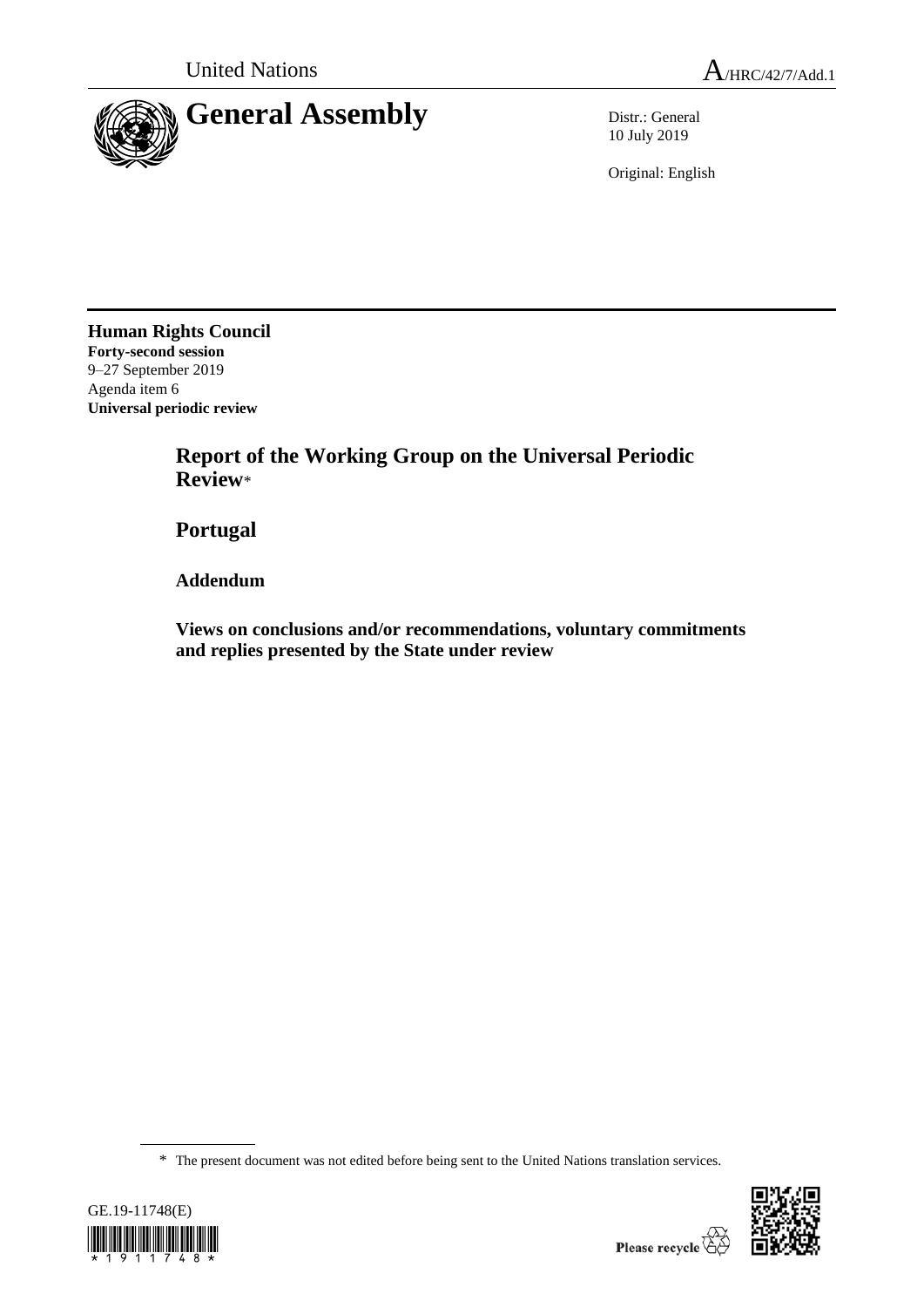1. Portugal welcomes the recommendations made during its third universal periodic review on 8 May 2019.

2. A total of 245 recommendations were formulated during the interactive dialogue. Portugal immediately accepted 229 (Recommendations 136.1 and 137.1–137.228.) – 228 of which were considered to have already been implemented or in the process of implementation  $-$  and took note of 10 (Recommendations 139.1–139.10).

3. Portugal deferred consideration on 6 recommendations (Recommendations 138.1– 138.6). The latter have been examined within the framework of the Portuguese National Human Rights Committee and Portugal would like to provide the following responses.

# **Recommendations enjoying the support of Portugal which considers that they are already implemented or in the process of implementation**

**138.3 Continue to combat racial discrimination and hate speech, and safeguard the rights of ethnic minorities**

**138.4 Ensure that its policies, legislation, regulations and enforcement measures effectively serve to prevent and address the heightened risk of business involvement in abuses in conflict situations, which include situations of foreign occupation**

4. Businesses operating in Portugal must respect and ensure compliance with national law, human rights, the United Nations Guiding Principles on Business and Human Rights and the Organisation for Economic Co-operation and Development (OECD) Guidelines for Multinational Enterprises.

5. Portugal is finalizing its National Action Plan on Responsible Business Conduct and Human Rights and is planning to adopt it before the end of 2019.

6. Portugal is committed to preventing involvement of any Portuguese company in human rights abuses and we discourage investment or joint ventures with companies that are known to do so.

## **Recommendations noted by Portugal**

#### **138.1 Ratify the Convention on the Non-Applicability of Statutory Limitations to War Crimes and Crimes against Humanity**

7. The Portuguese criminal legislation already foresees the non-applicability of statutory limitations to war crimes and crimes against humanity.

8. In fact, Portuguese legislation establishes that criminal proceedings and the penalties imposed with respect not only to war crimes and crimes against humanity but also to crimes of genocide and crimes of aggression shall not be subject to any statute of limitations.

9. Therefore, the purpose aimed by the Convention on the non-applicability of statutory limitations to war crimes and crimes against humanity is already addressed, with a wider scope of application, by the Portuguese criminal legislation.

### **138.2 Take legal measures to adopt a definition of child pornography in line with the Optional Protocol to the Convention on the Rights of the Child on the sale of children, child prostitution and child pornography**

10. The crime of child pornography foreseen in article 176 of the Criminal Code encompasses a wide range of conducts in line with the Optional Protocol to the Convention on the Rights of the Child.

11. Although the Criminal Code does not define "child pornography", it should be noted that the reception of the rules enshrined in international conventions in the Portuguese legal order is automatic, which means that the definition of the Optional Protocol to the